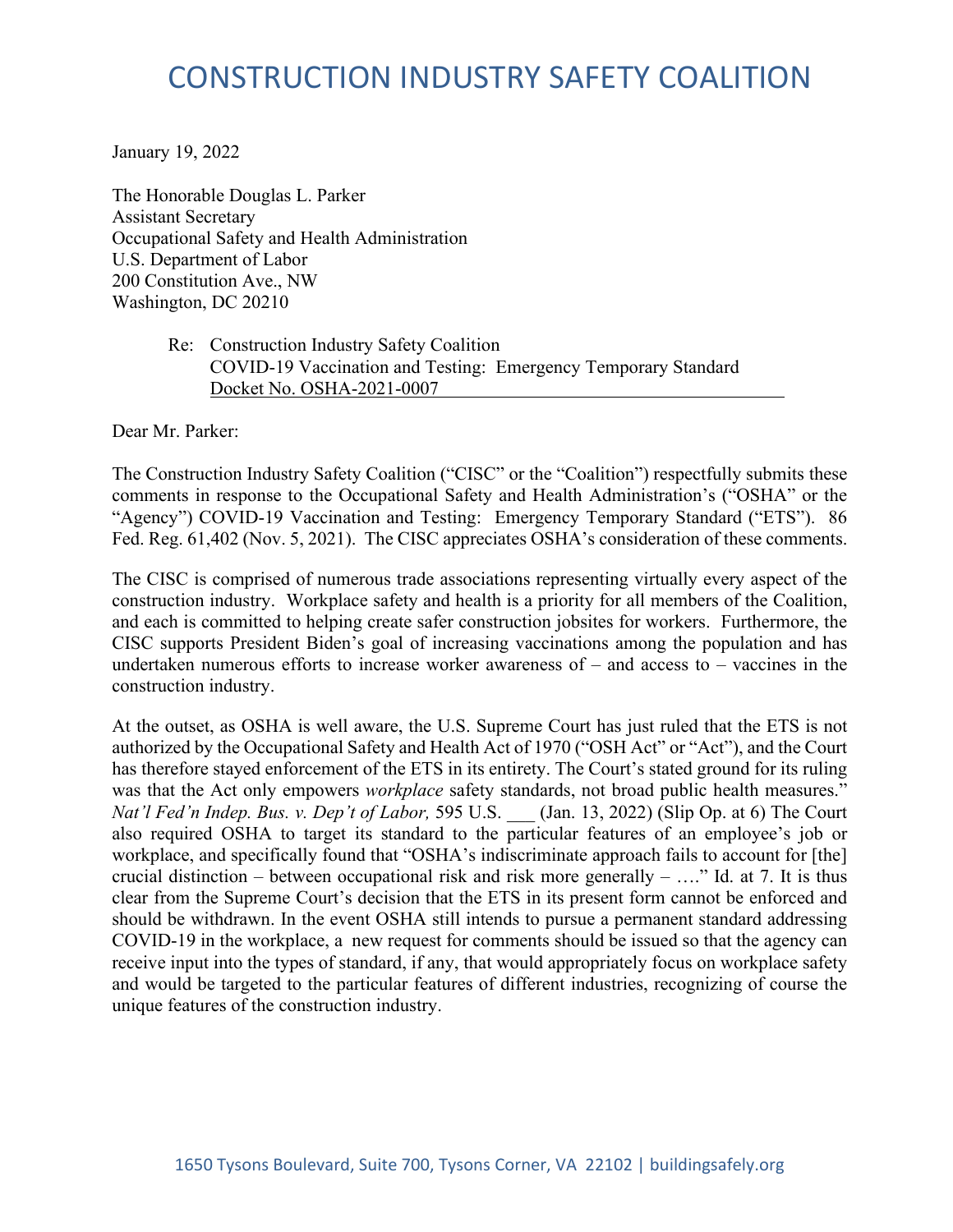With the foregoing overriding concerns regarding OSHA's current standard and the comments previously requested by the agency concerning whether to make the ETS a permanent standard, in this comment letter, we: (1) reiterate the proactive measures taken by the Coalition and the construction industry to address COVID-19, including the CISC's efforts to increase vaccinations among the construction workforce; (2) discuss the CISC's concerns regarding the lack of stakeholder involvement in OSHA's development of the ETS; (3) describe how and why the construction industry is low risk and, thus, applying the ETS to the construction industry is not appropriate under the OSH Act; and (4) discuss some additional issues with the ETS as applied to the construction industry.

## **1. The Construction Industry's Proactive Efforts to Mitigate the Impact of COVID-19 on Construction Workers.**

From the outset of the pandemic, the construction industry has been at the forefront of efforts to protect construction employees from the virus. The CISC developed a "COVID-19 Exposure Prevention Preparedness and Response Plan" (the "Response Plan")<sup>[1](#page-1-0)</sup> in March of 2020, which has been made available in both English and Spanish and provided at no cost to the construction industry. The CISC updated the plan four times to account for changes in guidance from the Centers for Disease Control and Prevention ("CDC"). The Response Plan is tailored to the construction environment, which OSHA has generally classified as low risk (*see* discussion below). In addition to the Response Plan, the CISC organized two safety stand downs related to COVID-19, one in April 2020 and the other in January 2021.

Of particular relevance to vaccinations and the ETS, CISC members partnered with the CDC to conduct a "Vaccine Awareness Week in Construction" campaign to raise awareness of the safety, effectiveness, and benefits of COVID-19 vaccination among construction workers. The CISC encouraged participation in Vaccine Awareness Week, distributed education materials and a new industry public service announcement, and encouraged participation in the CDC and National Institute for Occupational Safety and Health ("NIOSH") vaccination education webinars for the industry.

Irrespective of the ETS and this rulemaking, the CISC will continue to seek ways to encourage construction workers to get vaccinated.

# **2. OSHA Should Engage Stakeholders and ACCSH Before Issuing an ETS.**

The CISC is disappointed that OSHA did not seek any stakeholder input or consult with the Advisory Committee on Construction Safety and Health ("ACCSH") before issuing the ETS. The ETS is one of the most significant – and controversial – rulemakings in OSHA's history. It raises

<span id="page-1-0"></span><sup>1</sup> *See* [http://www.buildingsafely.org/covid-19-coronavirus/.](http://www.buildingsafely.org/covid-19-coronavirus/)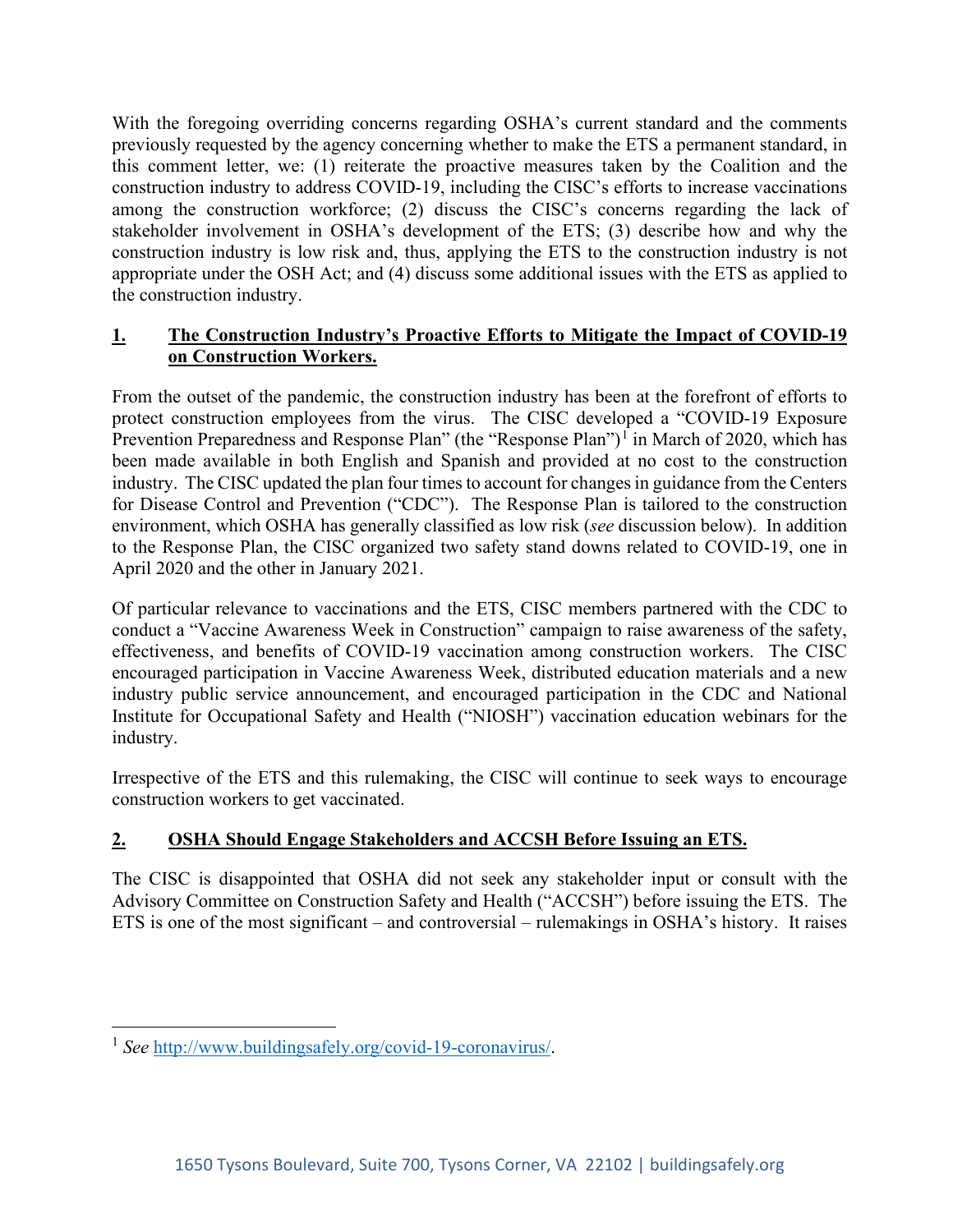numerous legal issues, including as the rule relates to "grave danger," significant risk, and technological and economic feasibility.

While the CISC understands that OSHA is under no legal obligation to obtain stakeholder input in advance of the issuance of an ETS, the CISC objects to what appears to be OSHA's practice of complete non-engagement with affected industries. This practice began when OSHA was preparing the healthcare ETS and refused to open a public docket to receive comment in advance of issuance. And it continued with this ETS. Indeed, several groups, including the CISC, sent written letters to OSHA providing feedback. The CISC, however, was told that OSHA was not receiving and would not consider this input. Respectfully, this was a mistake, as the Supreme Court's ruling has clearly demonstrated.

In addition, the CISC objects that OSHA did not consult with ACCSH in advance of publication of the ETS, which will have a significant impact on the construction industry. While the consultation requirement in 29 C.F.R. § 1912.3 does not apply to interim final rules, the spirit of the requirement is for OSHA to meaningfully engage with ACCSH on any proposed rule applicable to the construction industry. Unfortunately, in the CISC's view, the Agency has paid lip service to this requirement in the last several rulemakings.

ACCSH is a balanced advisory committee with significant experience in construction issues. OSHA should meaningfully engage with the Committee before publishing any significant rule. The CISC was disappointed that this did not happen here.

## **3. There is No "Grave Danger" in Construction Justifying the ETS.**

Even though the construction industry has supported the CDC's vaccination efforts across the country, the ETS as applicable to construction is unsupported. An ETS is only permitted upon a showing that there is a "grave danger" from exposure to a hazard in the workplace and the ETS is immediately needed to address the hazard. OSHA has not made this showing in the construction industry.

#### *A. The Construction Industry is Low-Risk for COVID-19.*

As a general matter, construction operations are low risk with respect to the transmission and spread of COVID-19. Early in the pandemic, OSHA explained that the level of risk of occupational exposure to COVID-19 "depends in part on the industry type, need for contact within 6 feet of people known to be, or suspected of being, infected with SARS-CoV-2, or requirement for repeated or extended contact with persons known to be, or suspected of being, infected with SARS-CoV-[2](#page-2-0)."<sup>2</sup> Workers, such as construction workers, that have minimal occupational contact with the general public or other coworkers are generally considered to have a low exposure risk.

<span id="page-2-0"></span><sup>&</sup>lt;sup>2</sup> Guidance on Preparing Workplaces for COVID-19, OSHA (2020) (available at [https://www.osha.gov/sites/default/files/publications/OSHA3990.pdf\)](https://www.osha.gov/sites/default/files/publications/OSHA3990.pdf).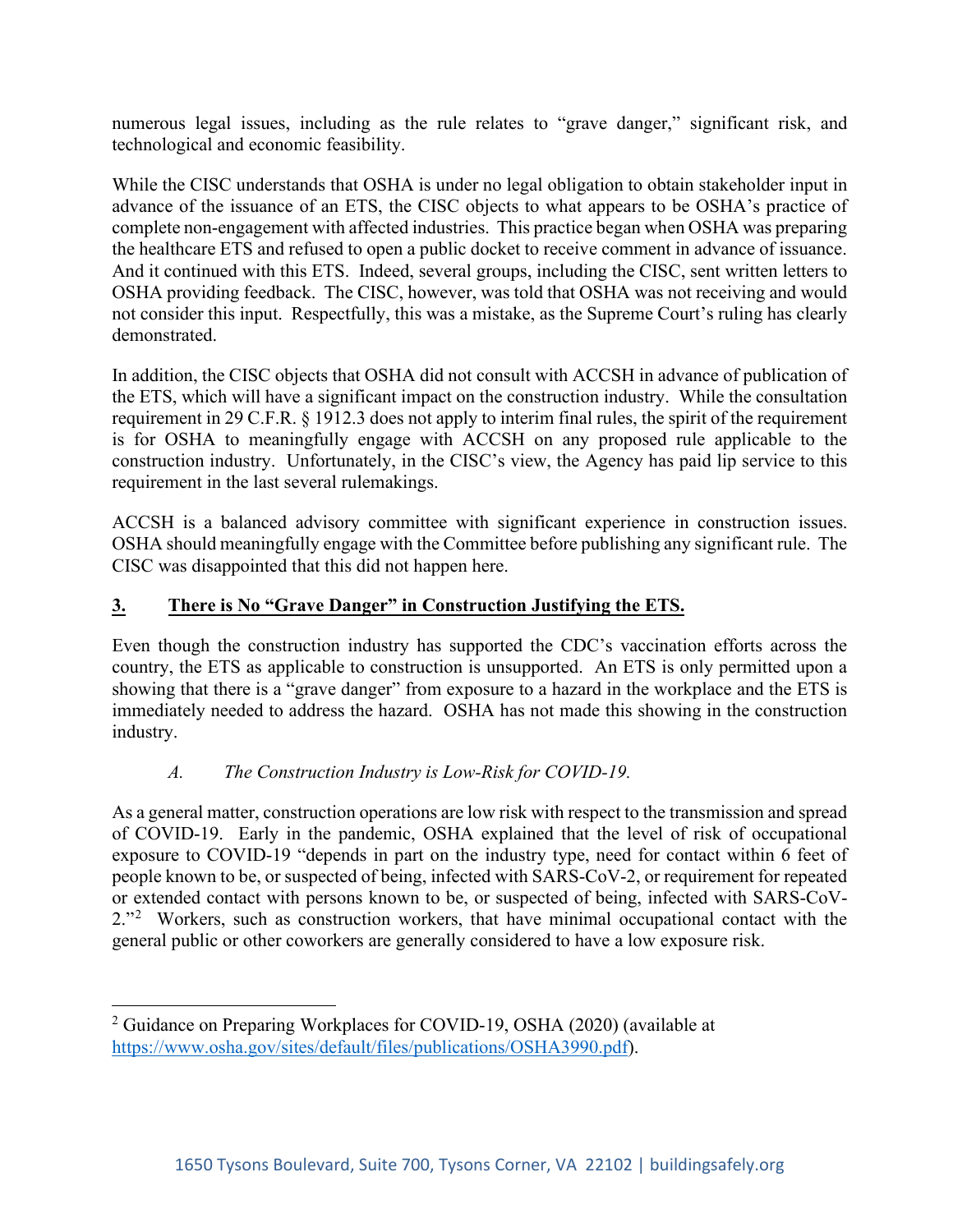OSHA established a webpage further analyzing when certain types of construction work fall into the various COVID-19 risk exposure categories. According to OSHA's own assessment, most construction work poses "low exposure risk"; construction work only crosses into "high exposure risk" when it takes place at indoor work sites occupied by people such as other workers, customers, or residents *suspected* of having or *known* to have COVID-19, including when an occupant of the site reports signs and symptoms consistent with COVID-19. Therefore, construction work is unlikely ever to pose a "high exposure risk" or "very high exposure risk."<sup>[3](#page-3-0)</sup>

In the June ETS published by OSHA applicable to healthcare services and healthcare support services, the Agency described the high risk of COVID-19 transmission posed by indoor work environments with close human contact. The preamble to that ETS acknowledged that "the primary way the SARS-CoV-2 virus spreads from an infected person to others is through the respiratory droplets" and that "most commonly this occurs when people are in close contact with one another in indoor spaces (within approximately six feet for at least fifteen minutes) (CDC, May, 2021)."[4](#page-3-1) OSHA later referenced a study by the European Centre for Disease Prevention and Control, which found that "indoor settings contributed to 95% of reported clusters." And the preamble further acknowledged that "there are a number of factors – often present in healthcare settings – that can increase the risk of transmission: Indoor settings, prolonged exposure to respiratory particles, and lack of proper ventilation (CDC, May 6, 2020)."<sup>[5](#page-3-2)</sup> While these factors may be commonly present in healthcare settings, they *certainly are not common occurrences in construction environments*.

OSHA initially proposed in a draft rule submitted to the Office of Management and Budget to include all of industry in the healthcare ETS. OSHA reconsidered this, however, and ultimately limited the ETS to just health care services and healthcare support services. Even with current COVID-19 case counts, there is no evidence to support a finding of a "grave danger" within the low-risk construction industry. Instead, this rule seems to be an attempt by OSHA to regulate "the hazards of daily life" which occur everywhere. This is beyond OSHA's regulatory authority.<sup>[6](#page-3-3)</sup> OSHA lacks the authority to issue an ETS mandating vaccinations – or any requirements through an ETS – unless it can demonstrate that the statutory requirements are met. OSHA cannot do so here.<sup>[7](#page-3-4)</sup>

<span id="page-3-0"></span><sup>&</sup>lt;sup>3</sup> COVID-19 Control and Prevention: Construction Work, OSHA (last visited Feb. 23, 2021) (available at [https://www.osha.gov/coronavirus/control-prevention/construction\)](https://www.osha.gov/coronavirus/control-prevention/construction).

<span id="page-3-1"></span><sup>4</sup> 86 Fed. Reg. 32,376, 32,392 (June 21, 2021).

<span id="page-3-2"></span><sup>5</sup> *Id*. at 32,393.

<span id="page-3-3"></span><sup>6</sup> *Nat'l Fed'n Indep. Bus. v. Dep't of Labor*, 595 U.S. \_\_\_ (Jan. 13, 2022) (Slip Op. at 6) ("Permitting OSHA to regulate the hazards of daily life—simply because most Americans have jobs and face those same risks while on the clock—would significantly expand OSHA's regulatory authority without clear congressional authorization.").

<span id="page-3-4"></span> $<sup>7</sup>$  As the CISC has previously stated to OSHA, the issue before the Agency is whether conditions</sup> support the development of an ETS, not whether OSHA might have the rulemaking authority to issue a standard pursuant to Section 6(b)(5) of the OSH Act. Because an ETS deprives the public of notice and an opportunity for comment and takes effect immediately, the legal standards for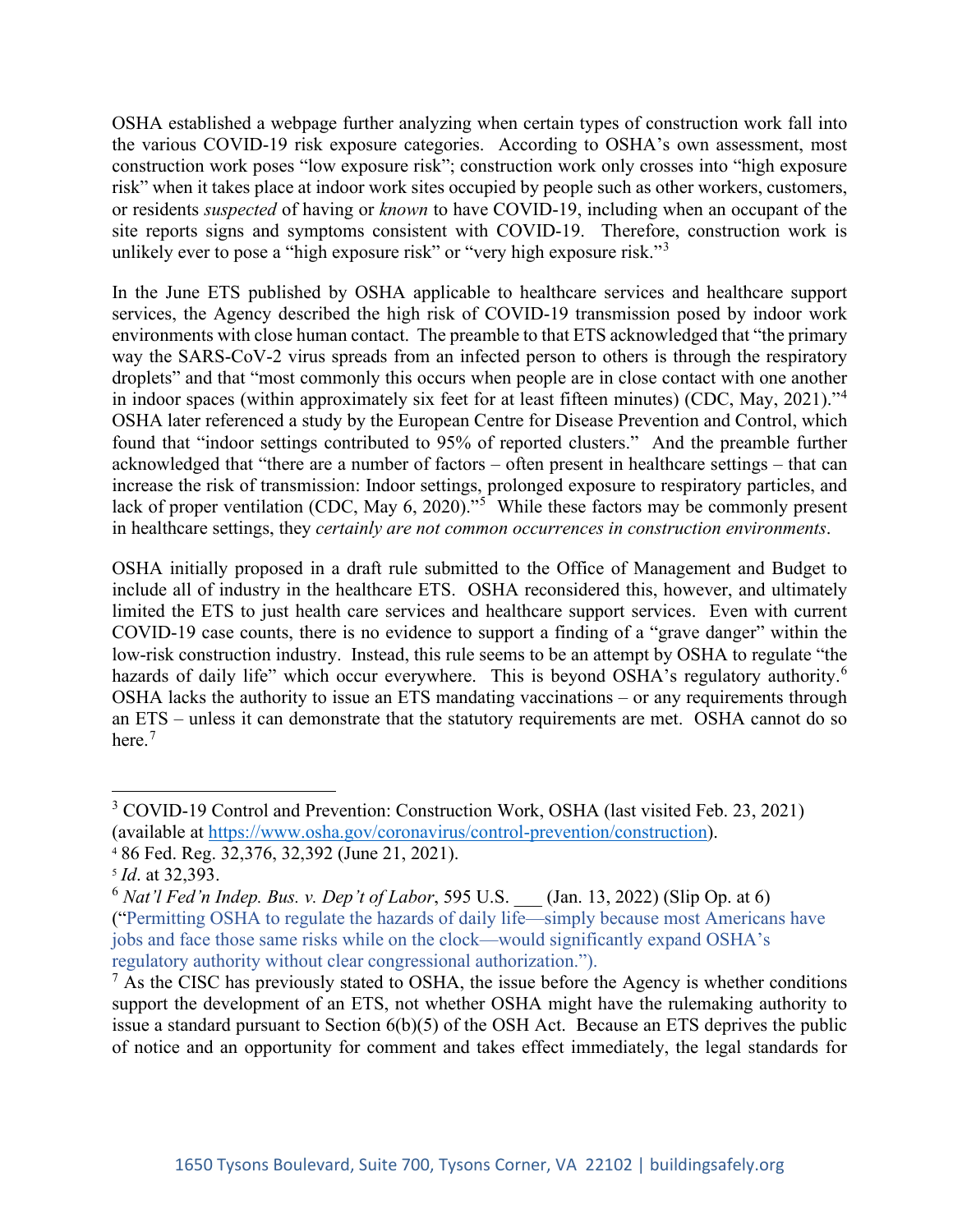## *B. The Evidence in the Preamble of "Grave Danger" in Construction is Unpersuasive.*

In order to attempt to justify broad application of the ETS to all industries – including construction – OSHA points predominately to evidence of "outbreaks" recorded throughout the course of the pandemic. *See* 86 Fed. Reg. at 61,411-61,413. The discussion in the preamble simply lists industries where "outbreaks" occurred and provides raw case numbers. There is no description of the circumstances of the outbreaks in the industries cited, the conditions in the work environments, or the methodology utilized to determine the work-related aspects of the outbreaks. Without more, this information is meaningless in justifying "grave danger."

Furthermore, much of the information gathered was from 2020 and early 2021, not recent information reflecting the extent of risk currently in the industries affected. In fact, the information cited was available to the Agency in early 2021 when OSHA promulgated the healthcare ETS. After reviewing this same information in the Spring, OSHA concluded that there was no evidence to support a "grave danger" in construction. Now, less than six months later, OSHA is citing the same information for the proposition that there is a "grave danger" in construction. This makes no sense and cannot withstand legal scrutiny.

To justify the need for the rule in construction, OSHA also cites to a study by Pasco *et al*. which purported to examine the association between construction work and COVID-19 cases in Austin, TX. 86 Fed. Reg. at 61,415. According to OSHA, the study authors concluded that "construction workers had a nearly 5-fold increased risk of hospitalization in central Texas compared with workers in other occupations." *Id.* The CISC disagrees that the study supports a "grave danger" finding in construction.

As an initial matter, the study itself was conducted from March to August 2020, when the pandemic was at a different stage and during which time most occupations were on lockdown. In fact, the study itself notes that for a seven-day period during the study, only critical infrastructure work was permitted and both commercial and residential construction were barred under a governor's order. It is not appropriate to base a finding of "risk" in the construction industry on a study conducted while the comparison occupations were operating remotely. Also, during this time, the protective measures implemented by construction employers were uneven, as the nation was still learning about the virus and vaccines were not yet available to the public. Such a study cannot support a finding of "grave danger" at this later stage of the pandemic.

## *C. The Exclusion in the ETS for Outdoor Work Supports the CISC's Position*.

OSHA's overall approach to coverage of the ETS actually undercuts its grave danger finding with respect to construction. OSHA has excluded from coverage employees who work exclusively outdoors. In justifying this exclusion, OSHA states that "[e]mployees who work exclusively

promulgation are much higher than those required by Section 6(b)(5). OSHA cannot meet those high standards here.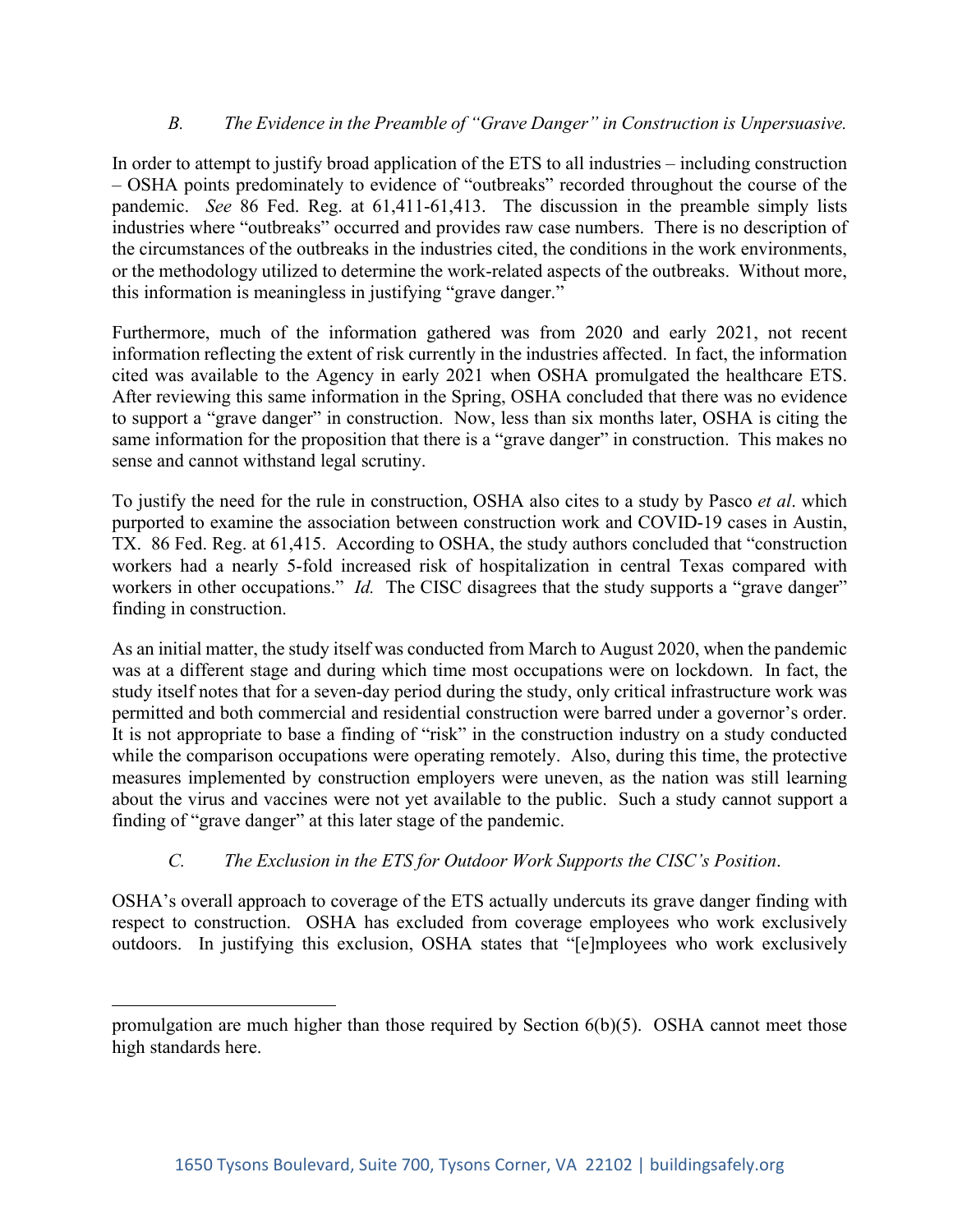outside face a much lower risk of exposure to SARS-Co-V-2 at work." *Id*. at 61419. OSHA goes further and concludes:

OSHA recognizes that outdoor transmission has been identified in a few specific incidents …. However, general reviews of transmission studies that include largescale and high-density outdoor gatherings indicate that indoor transmission overwhelmingly is responsible for SARS-CoV-2 transmission. Additionally, the lack of evidence tied to specific case studies illustrating outdoor transmission in comparison to the bevy of case studies on indoor transmission *makes it difficult to support a conclusion that outdoor transmission rises to the level of a grave danger*.

*Id*. (emphasis added.)

Despite making this conclusion, OSHA contends that construction work on the whole constitutes a "grave danger," even though OSHA itself has stated that the work is predominately performed outdoors and is otherwise "low risk." This inconsistency cannot survive scrutiny.

## **4. Other Issues of Concern.**

Irrespective of the legal authority that OSHA has to promulgate the rule, the CISC is concerned with several aspects of the ETS.

## *A. Workforce Shortages.*

The ETS requires that employers with 100 or more employees either mandate vaccines or require weekly testing of unvaccinated employees. The construction industry is dominated by small employers, although the Small Business Administration ("SBA") definition of a "small business" in construction is not generally determined by the number of employees. Thus, many SBA-defined small businesses have over  $100$  employees.<sup>[8](#page-5-0)</sup>

The construction industry has experienced significant workforce shortages. For example, in 2021, it was estimated that construction companies would need to hire *430,000 more workers* than they employed in 2020, according to an analysis of U.S. Bureau of Labor Statistics data performed by the Associated Builders and Contractors.<sup>[9](#page-5-1)</sup> In residential construction, one of the primary headwinds in the housing market is the ongoing, chronic labor shortages and availability of skilled workers.<sup>[10](#page-5-2)</sup>

This rule, as developed by OSHA, will serve to exacerbate these workforce issues. In particular, the CISC is very concerned with vaccine-hesitant workers leaving the construction industry in an effort to avoid the vaccine mandate. The Center for Construction Research and Training, a

<span id="page-5-1"></span><span id="page-5-0"></span><sup>&</sup>lt;sup>8</sup> [https://www.sba.gov/document/support--table-size-standards.](https://www.sba.gov/document/support--table-size-standards)<br><sup>9</sup> https://www.abc.org/News-Media/News-Releases/entryid/18636/abc-the-construction-industry-<br>needs-to-hire-an-additional-430-000-craft-professionals-in-2021.

<span id="page-5-2"></span><sup>&</sup>lt;sup>10</sup> [https://eyeonhousing.org/2021/09/builder-confidence-steadies-as-material-and-labor](https://eyeonhousing.org/2021/09/builder-confidence-steadies-as-material-and-labor-challenges-persist/)[challenges-persist/;](https://eyeonhousing.org/2021/09/builder-confidence-steadies-as-material-and-labor-challenges-persist/) [https://nahbnow.com/2021/07/labor-scarcity-will-increase/.](https://nahbnow.com/2021/07/labor-scarcity-will-increase/)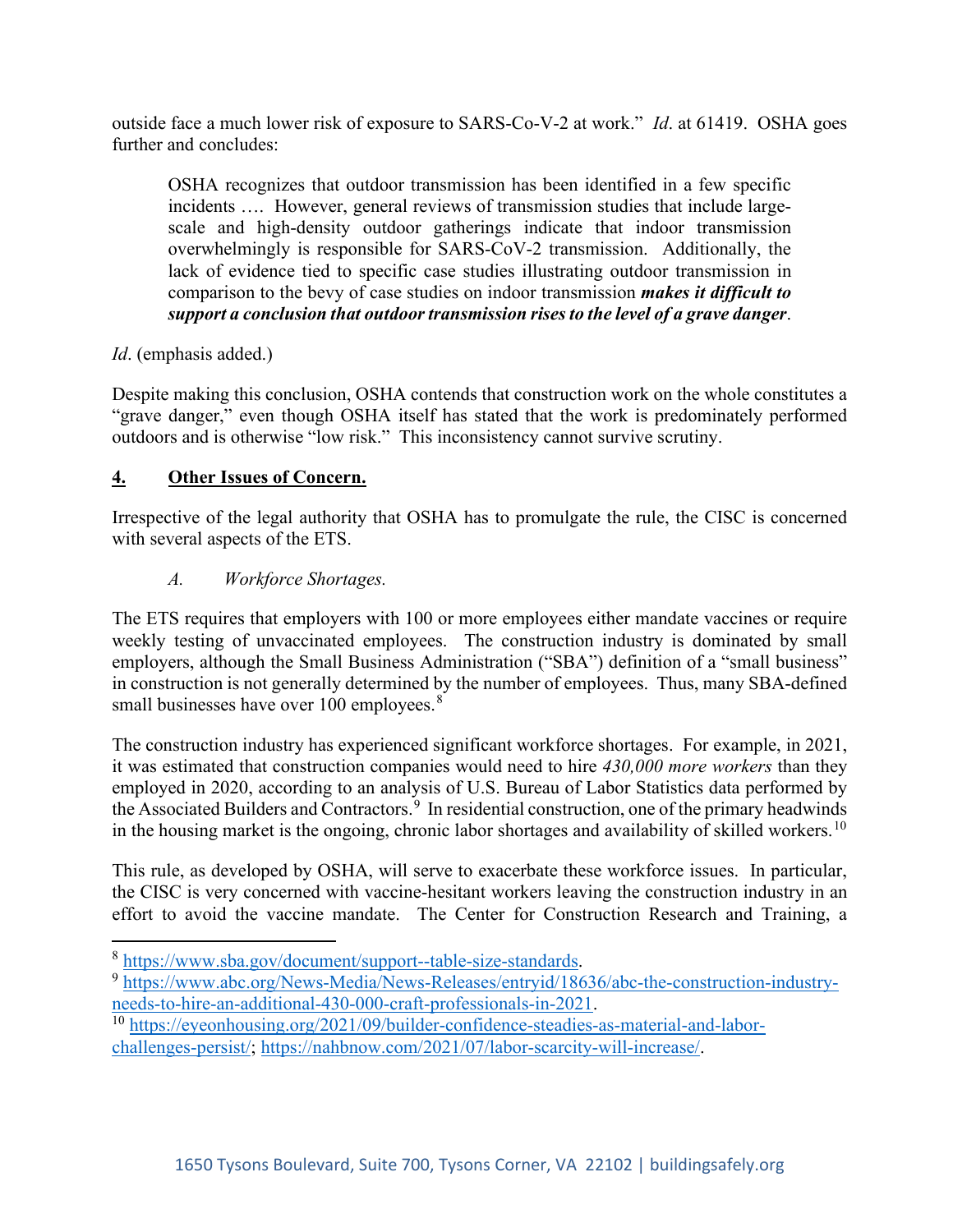construction safety research group, found that only approximately 57% of workers in construction are vaccinated as of December 2021, compared to a vaccination rate of roughly 84% for all other industries.<sup>[11](#page-6-0)</sup> Given the transient nature of the construction industry workforce, there is a very real likelihood that many of these vaccine-hesitant workers will leave the construction industry to find work with a smaller employer who does not fall under the scope of the rule in order to avoid the rule's vaccine-or-test mandate.

OSHA acknowledges there is a risk that workers will quit their job to avoid the rule's vaccine mandate. 86 Fed. Reg. at 61,475. While OSHA estimates that only 1% to 3% of workers will actually leave their jobs in response to the mandate, *Id*., this estimate is artificially low. OSHA bases its estimate on a single article that discusses the data of healthcare workers at five facilities who quit their job in response to a vaccinate mandate. *Id*. This limited study focused on the healthcare industry, which is largely covered by a separate ETS, is not representative of the United States' workforce as a whole, much less the construction industry. OSHA must consider this impact on the construction industry workforce as it determines whether it should make the ETS permanent or withdraw it entirely.

## *B. Scarcity of COVID-19 Tests*.

The ETS's requirement for weekly testing of unvaccinated workers fails to meet the Supreme Court's standard. It is also infeasible during the current shortages and excessive costs of testing kits around the country. Weeks before the February 9, 2022 deadline for compliance with the ETS's weekly testing requirement, employers have already seen a "run on the markets" for testing supplies which have become increasingly scarce. OSHA estimates employers and employees will require 6.3 million tests per week to comply with the ETS. 86 Fed. Reg. 61,484. Lack of availability of COVID-19 testing will be a barrier to compliance for many employers. In fact, this is something that California employers have already encountered.

Under Cal/OSHA's ETS, employers are required to test employees in the event of a worksite outbreak. Even though testing is only intermittently required in California, the struggle to line-up testing resources has been an issue for employers of all sizes since the ETS went into effect in late November 2020. Difficulties exist with seemingly every testing option available. Companies that select on-site testing vendors to reduce worker absence due to time spent testing off-site grapple with testing "minimums" (e.g., vendors who require a minimum number of tests per day, per worksite) and weeks-long lead times to secure testing services. Employers that pursue the "rapid test" option, or antigen home test kit, encounter ongoing supply issues and purchase volume limits (i.e., a cap on the number of kits a single company may purchase) or, alternately, purchase volume minimums which force employers to buy more test kits than they need in order to have access to any tests at all.

Geographic location is another factor that dictates testing availability. Employers located in urban areas theoretically have access to more testing facilities than those in rural areas of the

<span id="page-6-0"></span><sup>11</sup> <https://www.cpwr.com/research/data-center/data-dashboards/covid-19-vaccination-dashboard/>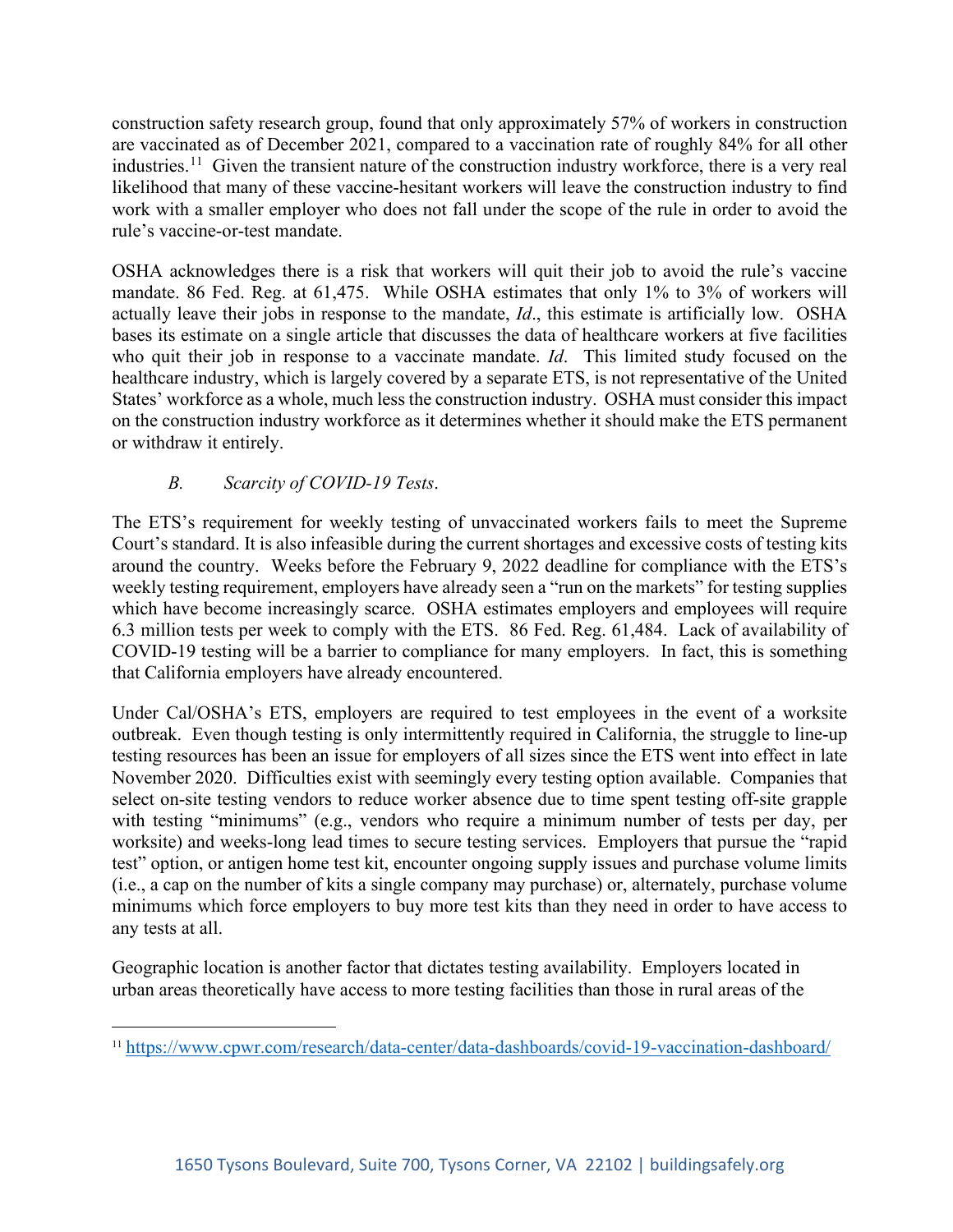country. However, employers in large cities relying on third-party testing sites to satisfy employee testing requirements are experiencing reduced testing availability and significant wait times for appointments. Further, an increase in mandated testing under state and local orders (e.g., required testing for return to school) has further strained existing testing resources. The demand on antigen test manufacturers, testing providers and on-site testing vendors that will be created by the ETS's intermittent testing requirements will far exceed the demands already experienced by California employers.

# C. *Paperwork Burden.*

The CISC is alarmed by the paperwork burden imposed on employers by the ETS. Of note, the rule requires covered employers to:

- Draft and maintain a written vaccination policy;
- Maintain a record of each employee's vaccination status and preserve acceptable proof of vaccination;
- Maintain a roster of each employee's vaccination status; and
- Maintain documentation of certain COVID-19 test results.

These paperwork burdens will put a large strain on small businesses, in particular, who do not have extensive internal resources to manage these recordkeeping requirements. Indeed, the Agency even estimates that the cost of recordkeeping *alone* for all affected industries is just short of \$1 billion. As indicated above, the SBA definition of small businesses in construction is generally not dictated by number of employees. Thus, the rule will necessarily apply to some small construction employers. The CISC encourages the Agency to re-examine the need for these requirements if it were to make the ETS permanent.

## *D. Recordability of Adverse Reactions to the COVID-19 Vaccine.*

The CISC is disappointed that OSHA did not include in the ETS a provision memorializing the Agency's recent determination that adverse reactions from employer-mandated vaccines should not be considered OSHA recordable events.<sup>[12](#page-7-0)</sup> The CISC encouraged the Agency to take this position in previous correspondence and meetings and applauded the Agency's decision to do so. OSHA has stated, however, that this position is based on the Agency's enforcement discretion and will be reevaluated in May of 2022.

OSHA had an opportunity in the ETS to permanently include the exemption to work-relatedness for employees who experience adverse reactions to the mandatory vaccines, should those reactions result in medical treatment beyond first aid, days away from work, or restricted duty. This would have provided certainty to employers and further encouraged vaccines in the workplace. Should

<span id="page-7-0"></span><sup>12</sup> [https://www.osha.gov/coronavirus/faqs#reporting.](https://www.osha.gov/coronavirus/faqs#reporting)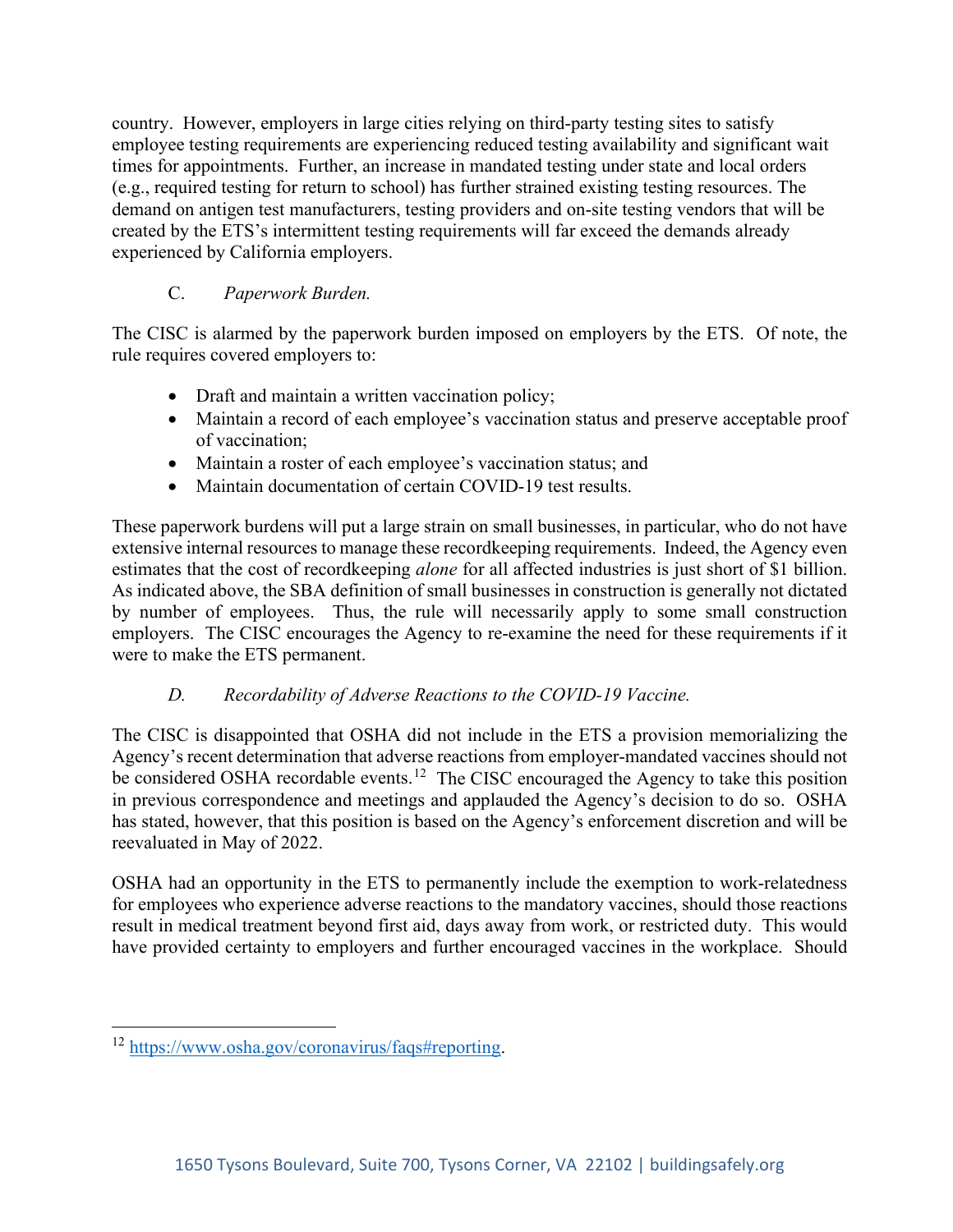OSHA determine to make the ETS permanent, the CISC strongly encourages the Agency to specifically add this exemption in the rule.

#### *E*. *Flawed Assumptions in Cost Analysis.*

The CISC appreciates OSHA's efforts to attempt to capture the costs of the rule – particularly without engaging stakeholders in advance of publication of the rule. As OSHA notes, it "has limited data on many of the parameters needed in this analysis and has estimated them" based on the "best available evidence." 86 Fed. Reg. at 61,475. Unfortunately, OSHA has underestimated the costs in several ways and used flawed assumptions to understate the true financial impact of the rule on employers.

In particular, OSHA does not assume any costs for employers to provide paid time off to any employee for removal from the workplace as a result of a positive COVID-19 test or diagnosis of COVID-19, as the rule does not specifically require such paid time off. However, OSHA notes in the preamble that other federal and state laws, or collective bargaining agreements, may require such paid time off. To the extent the rule requires removal and OSHA knows that employers may be required by other laws or regulations to pay for the time off, OSHA should consider these costs to the employer of the rule. OSHA similarly assumes no costs associated with employers paying for face coverings or employee time spent obtaining vaccinations outside of working hours because these payments are not directly required under the ETS, while acknowledging that compliance with the ETS may trigger these payment obligations under other federal, state, or local law, or an employer's contractual obligations. OSHA should likewise consider the costs to the employer associated with these items.

OSHA's inputs for various costs are also understated. For example, OSHA estimates firms will only require one hour of management labor for familiarization with the rule. This estimate is undeniably low, as the rule published in the Federal Register is 154 pages long. As a benchmark, OSHA estimated 1.5 hours of management labor for familiarization with the Healthcare ETS. To explain the difference, OSHA states that this ETS is a "simpler standard" but offers no explanation for this conclusion. OSHA estimates it will take employers a mere five hours to develop a policy under the ETS, including the time needed to set up recordkeeping systems under the rule. In comparison, OSHA previously estimated firms could require up to 40 hours to develop a policy under the Healthcare ETS. The underestimates do not stop there. OSHA assumes that the pre-shot wait time per employee of covered firms is just 5 minutes. There is no basis for this assumption and it is inconsistent with employer and employee experiences who have received the vaccine. And despite requiring employers to allow up to four days of leave in support of employee vaccination,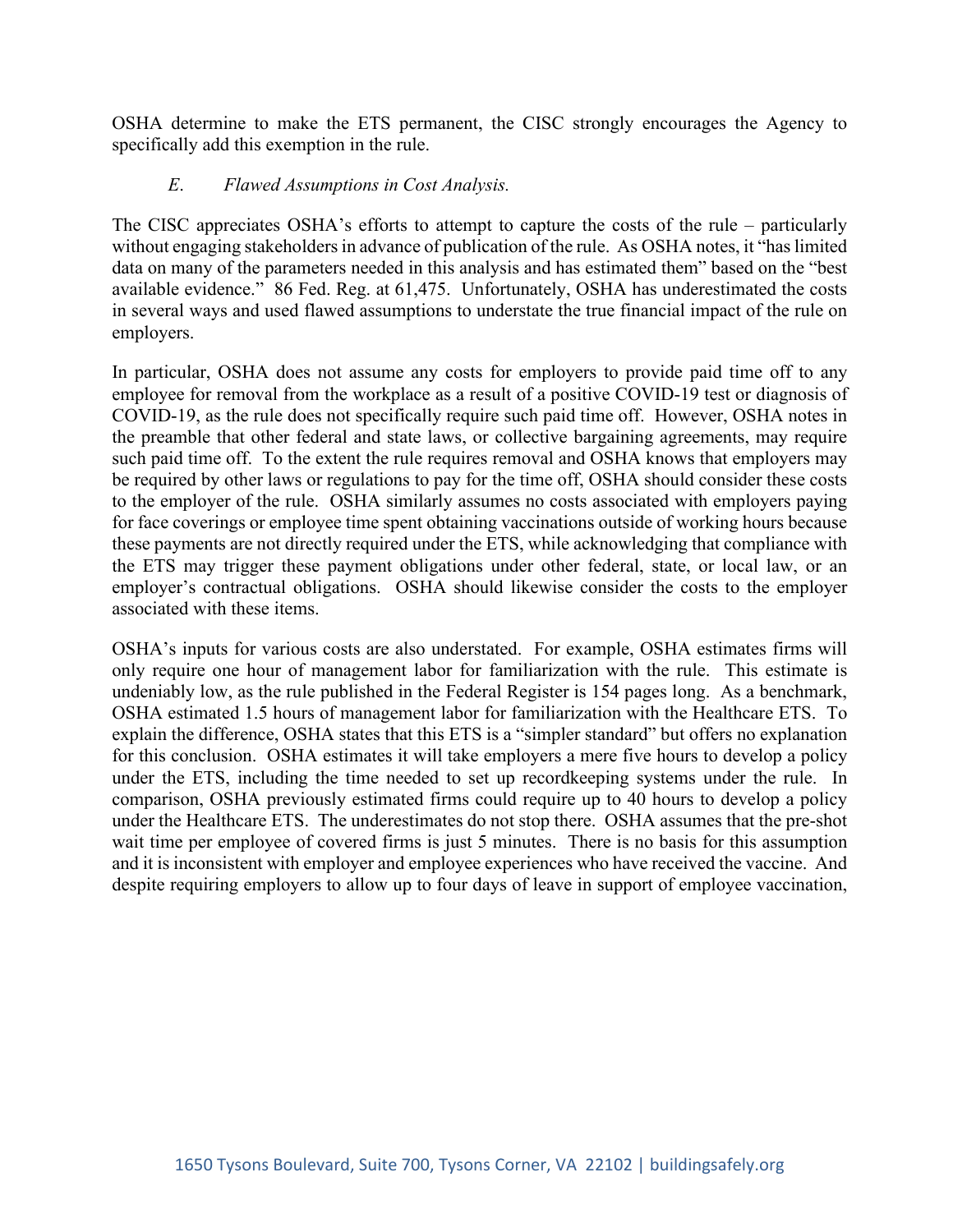OSHA assumes costs associated with this requirement are equal to the costs of only 0.36 days of leave per employee for only 12 percent of covered employers.

If OSHA were to determine to make the ETS permanent, it must accurately capture the costs to employers. OSHA has not done so here.

## *F. Unlawful Anti-retaliation Provision*.

In addition, the CISC strongly objects to the provision in the rule cross-referencing OSHA's unlawful anti-retaliation provision in 29 C.F.R. § 1904.35(b)(1)(iv). That provision was added to OSHA's recordkeeping rule in 2016 – "Improve Tracking of Workplace Injuries and Illnesses," 81 Fed. Reg. 29,624, 29,627 (May 12, 2016). That provision gives OSHA the authority to address alleged instances of retaliation for reporting work-related injuries and illnesses through the Citation and Notification process, instead of through Section 11(c) of the OSH Act.

Congress provided clearly and unambiguously that discrimination complaints must proceed under Section 11(c) of the OSH Act, explicitly rejecting civil penalties and administrative review for discrimination claims. Section 11(c) of the OSH Act protects an employee from retaliation on the basis of filing a complaint, testifying with respect to a Section 11(c) proceeding, or exercising any right afforded by the Act on behalf of himself or others. 29 U.S.C.  $\S 660(c)(1)$ . The scope of rights protected implicitly and explicitly under the Act is broad. Sections  $11(c)(2)$  and  $11(c)(3)$  outline the procedural process Congress explicitly created for employees who believe they have been discriminated against. *See* 29 U.S.C. §§ 660(c)(2) and 660(c)(3). Congress provided that an employee must file a complaint with the Secretary within 30 days of the violation occurring. 29 U.S.C.  $\S$  660(c)(2). The Secretary then must investigate the complaint and, if the Secretary determines that a violation has occurred, pursue an action in a United States district court to seek appropriate relief, including rehiring or reinstatement of the employee to his or her former position with back pay. *Id*. Congress specifically gave the Secretary 90 days to complete the investigation and notify the complainant of his or her determination regarding the allegations in the complaint. 29 U.S.C. § 660(c)(3).

Through these Section 11(c) provisions, Congress provided procedures to address all alleged discrimination by employers against an employee for exercising rights under the Act. OSHA's rule creating an alternative process is unlawful and the ETS's cross-reference to it is inappropriate.

## *G. Possible Extension to Even Smaller Employers*.

And finally, as discussed above in the context of worker shortages, the ETS requires that employers, including small businesses, with 100 or more employees either mandate vaccines or require weekly testing of unvaccinated employees. Given existing concerns with the ETS and difficulties with compliance, OSHA should not extend the ETS to include employers with *under* 100 employees.

Concerns that affect already-covered employers would have an even greater impact on companies with under 100 employees. As just one example, the already under-estimated costs of compliance with the ETS will be far greater for smaller employers due to the economies of scale. For example,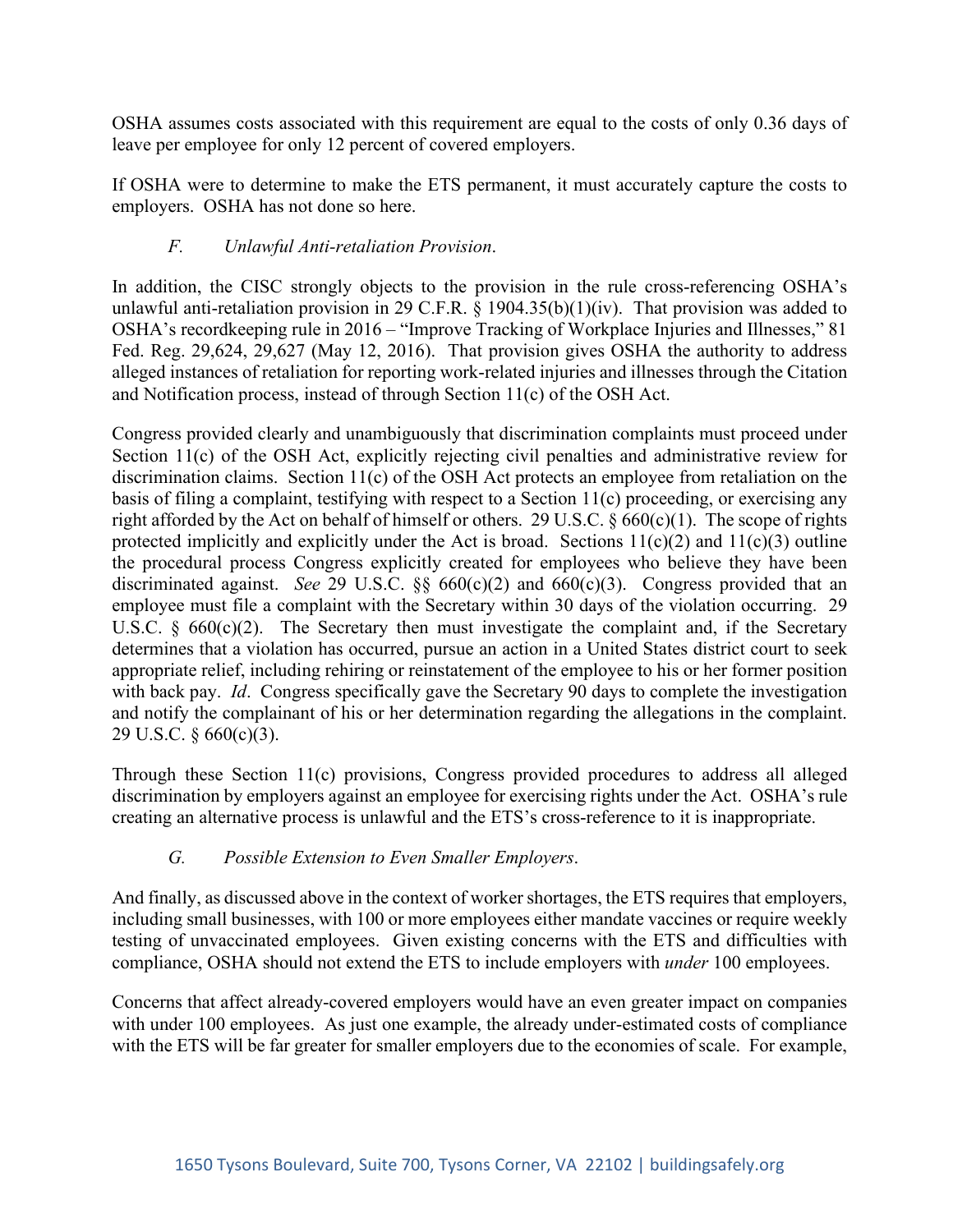the loss of five employees due to vaccine or testing opposition would be a greater hit to an employer with only 12 employees, compared to an employer with 112. A smaller company of this size is unlikely to employ someone with a designated talent-finding function, and it will have to divert some of its remaining employees to replacing the lost talent. New employees must be trained, and the company may be less productive until new hires are performing at the level of the talent they replaced. All of this imposes a cost burden on the employer, which will be exacerbated for the smallest of companies.

In addition, OSHA excluded employers with under 100 employees from coverage under the ETS, in part, to allow time "to assess any impact the new requirements may have on the testing infrastructure and related supply chains before considering extending those requirements to additional employers."<sup>13</sup> Issues with lack of availability of testing, both for employer access and the general public, have materialized even before OSHA's February 9, 2022 compliance deadline for testing unvaccinated workers in the workplace. This is a bad omen for what is to come and cautions against OSHA's extension of these requirements to even more employers.

## *H. Community Spread.*

Further, OSHA finds support for its ETS in data from 2020 and early 2021, which varies significantly from the best evidence available on COVID-19 transmission today. In recent months, significant changes in the circumstances surrounding COVID-19 transmission have emerged. The 2020 and 2021 data reflects a time when the Delta variant swept through the country. The Delta variant was far more deadly than the Omicron variant which is accountable for most current COVID-19 infections. OSHA must consider the differences between the nature of the variants and levels of community transmission in determining whether a COVID-19 standard is appropriate.

According to CDC data, as of the week ending January 8, 2022, only 1.7 percent of COVID-19 cases in the United States were due to the Delta variant, while 98.3 percent of cases were attributable to the Omicron variant.<sup>14</sup> The prior week showed 7.7 percent of COVID-positive individuals in the United States were infected with the Delta variant, and 92.3 percent were infected with the Omicron variant.<sup>[15](#page-10-2)</sup> This trend shows that Omicron, which is more contagious but far less lethal than Delta, has become the dominant variant. In fact, it is so contagious that Dr. Fauci famously stated that "just about everybody" will be infected by it.<sup>[16](#page-10-3)</sup> In addition, the Omicron variant "seems to cause" fewer hospitalizations and deaths than previous mutations of the virus."[17](#page-10-4)

<span id="page-10-4"></span><sup>17</sup> *Id*.

<span id="page-10-0"></span><sup>&</sup>lt;sup>13</sup> 86 Fed. Reg. 61, 402, 61, 512.

<span id="page-10-1"></span><sup>&</sup>lt;sup>14</sup> CDC, COVID-19 Data Tracker, Variant Proportions (last visited Jan. 14, 2022) (available at https://covid.cdc.gov/covid-data-tracker/#variant-proportions).

<span id="page-10-2"></span><sup>15</sup> *Id*.

<span id="page-10-3"></span><sup>16</sup> *See* Lexi Lonas, *Fauci: Omicron will infect 'just about everybody'*, The Hill, Jan. 12, 2022 (available at https://thehill.com/policy/healthcare/589344-fauci-omicron-will-infect-just-abouteverybody).